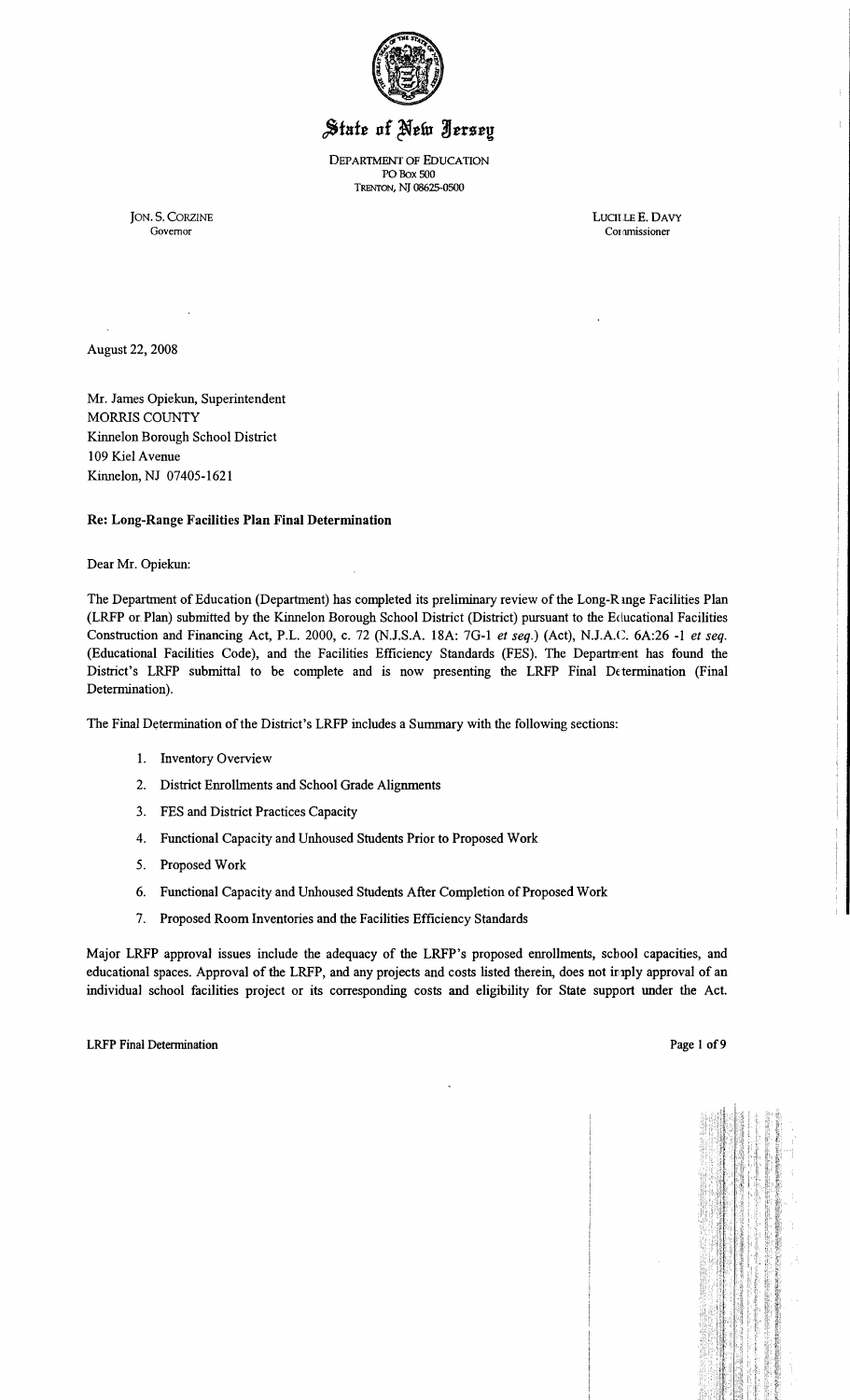Similarly, approval of the LRFP does not imply approval of portions of the Plan that are inc onsistent with the Department's FES and proposed building demolition or replacement. Determination of preliminary eligible costs and final eligible costs will be made at the time of the approval of a particular school facilities project pursuant to N.J.S.A. 18A:7G-5. The District must submit a feasibility study as part of the school facilities project approval process, pursuant to N.J.S.A. 18A:7G-7b, to support proposed building demolition or replacement. The feasibility study should demonstrate that a building might pose a risk to the safety of the occupants after rehabilitation or that rehabilitation is not cost-effective.

Following the approval of the LRFP, the District may submit an amendment to the approved LRFP for Department review. Unless and until an amendment to the LRFP is submitted to and approved by the Commissioner of the Department pursuant to N.J.S.A. 18A:7G-4(c), the approved LRFP shall remain in effect. The District may proceed with the implementation of school facilities projects that are consistent with the approved LRFP whether or not the school facilities project contains square footage that may be ineligible for State support.

We trust that this document will adequately explain the Final Determination and allow the District to move forward with the initiation of projects within its LRFP. Please contact Dr. Gail L. Petricek at the Office of School Facilities at (609) 633-7360 with any questions or concerns that you may have.

Sincerely,

Lucille Way

Lucille E. Davy Commissioner

Enclosure

c: John Hart, Chief of Staff

Kathleen C. Serafino, Morris County, Interim County Superintendent Bernard E. Piaia, Director, School Facilities, Office of the Chief of Staff Susan Kutner, Director, Policy and Planning, School Facilities, Office ofthe Chief of Staff Gail L. Petricek, County Manager, School Facilities, Office of the Chief of Staff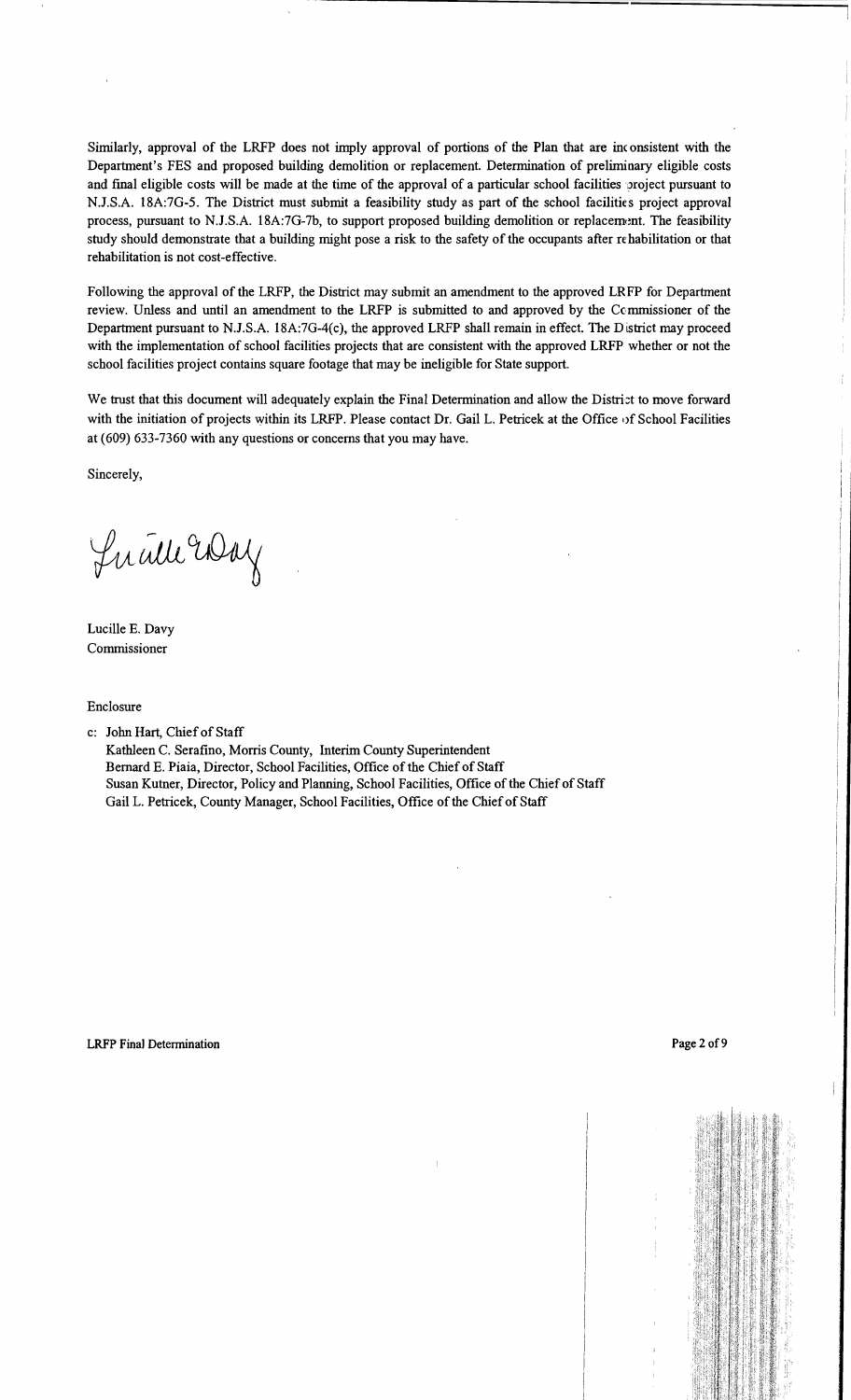# LONG-RANGE FACILITIES PLAN

# Final Determination Summary

## Kinnelon Borough School District

The Department of Education (Department) has completed its review of the Long-Range Facilit es Plan (LRFP or Plan) submitted by the Kinnelon Borough School District (District) pursuant to the Edu:ational Facilities Construction and Financing Act, P.L. 2000, c.72 (N.J.S.A. 18A:7G-1 *et seq.)* (Act), NJ.A.C. 6A:26-1 et seq. (Educational Facilities Code), and the Facilities Efficiency Standards (FES). .

This is the Department's Final Determination Summary (Summary) of the LRFP. The Summary is based on the standards set forth in the Act, the Educational Facilities Code, the FES, District entered data in the LRFP and Project Application and Tracking System (LRFP website), and District supplied supporting documentation. The Summary consists of seven sections. The referenced reports in *italic* text are standard LRFP reports available on the Department's LRFP website.

#### 1. Inventory Overview

The District provides services for students in grades PK-12. The predominant existing school grade configuration is K-12. The predominant proposed school grade configuration is K-12. The District is classified as an "Under 55" district for funding purposes.

The District identified existing and proposed schools, sites, buildings, playgrounds, playfielos, and parking lots in its LRFP. The total number of existing and proposed district-owned or leased schools, site:, and buildings are listed in Table 1. A detailed description of each asset can be found in the LRFP website report titled *"Site Asset Inventory Report.*"

|                                                      | <b>Existing</b> | Proposed |
|------------------------------------------------------|-----------------|----------|
| Sites:                                               |                 |          |
| <b>Total Number of Sites</b>                         |                 | ŋ        |
| Number of Sites with no Buildings                    |                 | 0        |
| Number of Sites with no Instructional Buildings      | ን               |          |
| <b>Schools and Buildings:</b>                        |                 |          |
| <b>Total Number of Schools</b>                       |                 | 5        |
| <b>Total Number of Instructional Buildings</b>       |                 | 5        |
| Total Number of Administrative and Utility Buildings | າ               | າ        |
| <b>Total Number of Athletic Facilities</b>           | 0               |          |
| <b>Total Number of Parking Facilities</b>            |                 |          |
| <b>Total Number of Temporary Facilities</b>          |                 |          |

#### Table 1: Inventory Summary

As directed by the Department, incomplete school facilities projects that have project approval from the Department are represented as "existing" in the Plan. District schools with incomplete: approved projects that include new construction or the reconfiguration of existing program space are as follows:  $n/a$ .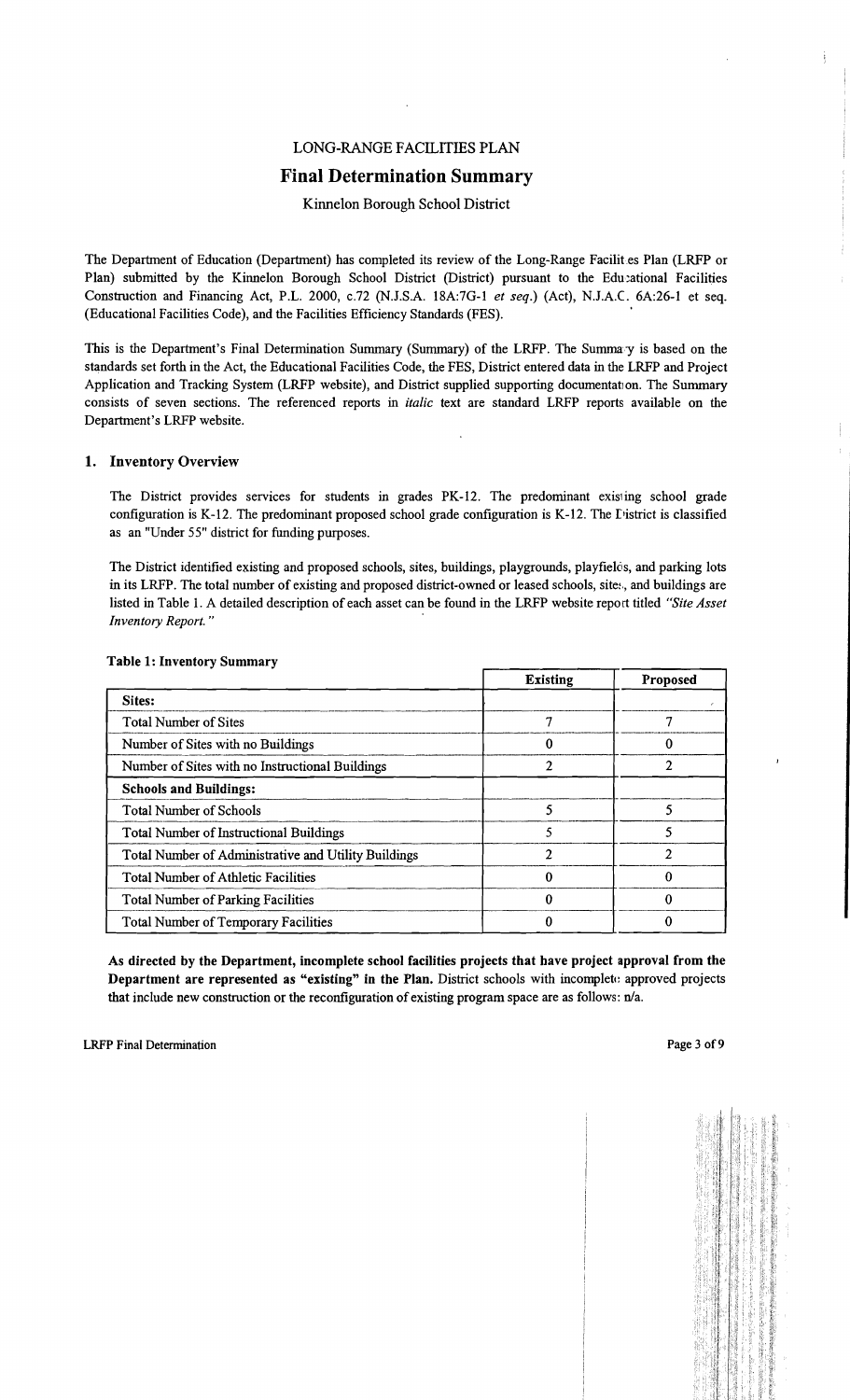Major conclusions are as follows:

- The District is proposing to maintain the existing number of District-owned or leasec sites.
- The District is proposing to maintain the existing number of District-owned or operated schools.
- The District is proposing to maintain the existing number of District-owned or leased instructional buildings. The District is proposing to maintain the existing number of District-owned or leased noninstructional buildings.

FINDINGS The Department has determined that the proposed inventory is adequate for review of the District's LRFP. However, the LRFP determination does not imply approval of an individval school facilities project listed within the LRFP. The District must submit individual project applications for project approval. If building demolition or replacement is proposed, the District must submit a feasibility ;tudy, pursuant to N.J.S.A. 18A:7G-7b, as part of the application for the specific school facilities project.

#### 2. District Enrollments and School Grade Alignments

The District determined the number of students, or "proposed enrollments," to be accommodated in the LRFP on a district-wide basis and in each school. The District's existing and proposed enrollments and the cohortsurvival projection provided by the Department on the LRFP website are listed in Table 2. Detailed information can be found in the LRFP website report titled *"Enrol/ment Projection Detail.* " Existing and proposed school emollments and grade alignments can be found in the report titled *"Enrol/ment and School Grade Alignment. "* 

|                             | <b>Actual Enrollments</b><br>2004 school year | <b>District Proposed</b><br><b>Enrollments</b> | <b>Department's LRFP</b><br><b>Website Projection</b> |
|-----------------------------|-----------------------------------------------|------------------------------------------------|-------------------------------------------------------|
| Grades K-12:                |                                               |                                                |                                                       |
| Grades K-5, including SCSE  | 978                                           | 919                                            | 1128                                                  |
| Grades 6-8, including SCSE  | 534                                           | 540                                            | 621                                                   |
| Grades 9-12, including SCSE | 667                                           | 697                                            | 742                                                   |
| <b>Totals K-12</b>          | 2179                                          | 2156                                           | 2491                                                  |
| Pre-Kindergarten:           |                                               |                                                |                                                       |
| Pre-Kindergarten, Age 3     | 0                                             | 0                                              | 0                                                     |
| Pre-Kindergarten, Age 4     |                                               | 0                                              | 0                                                     |
| Pre-Kindergarten, SCSE      | 18                                            | 26                                             | 15                                                    |

#### Table 2: Enrollment Comparison

"SCSE" = Self-Contained Special Education

Major conclusions are as follows:

- The District did not elect to use the Department's LRFP website projection. Supporting documentation was submitted to the Department as required to justify the proposed enrollments.
- The District is planning for declining enrollments.
- The District is not an ECPA (Early Childhood Program Aid) District.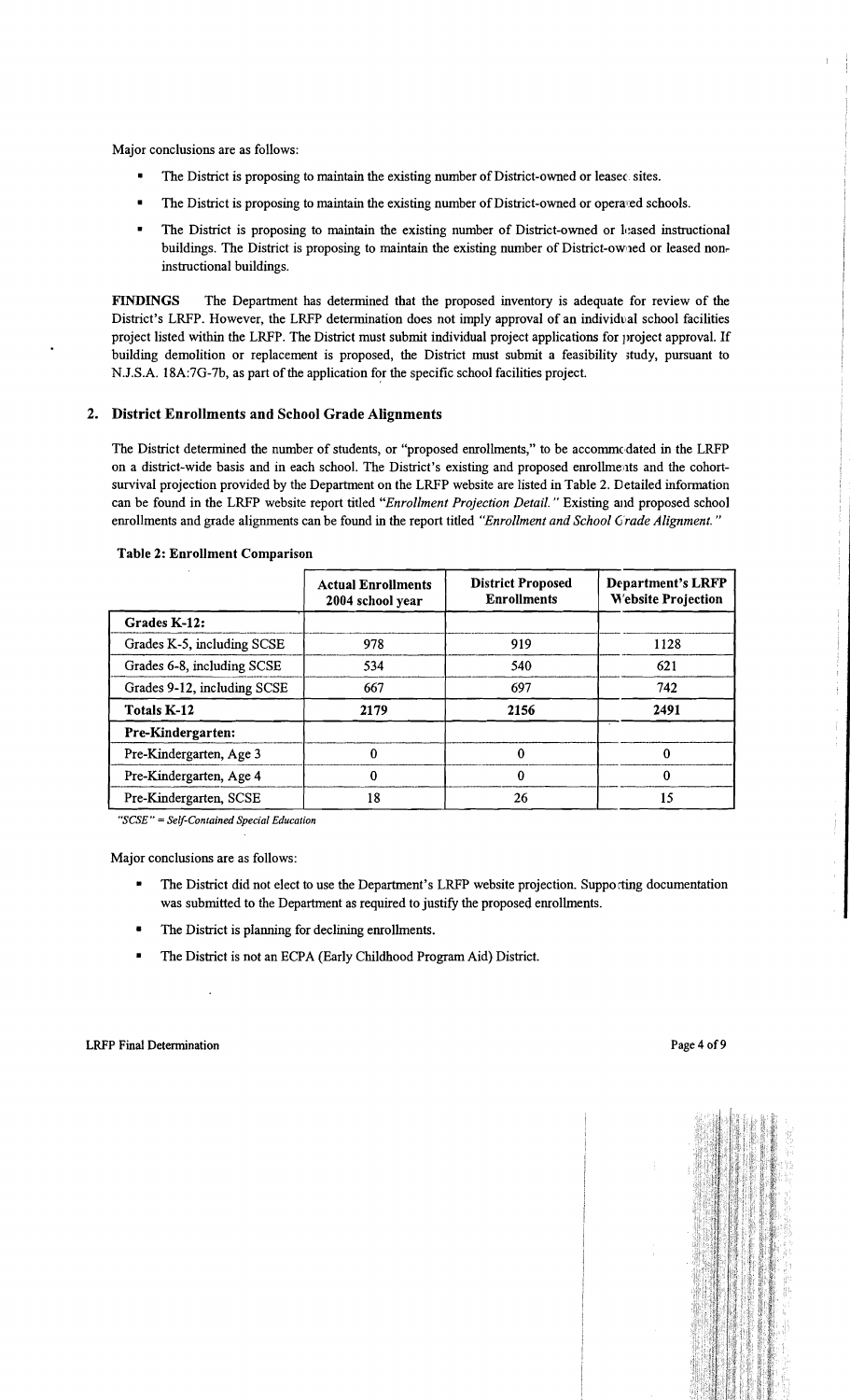FINDINGS The Department has determined that the District's proposed enrollments ire supportable for review of the District's LRFP. The Department will require a current enrollment projection at the time an application for a school facilities project is submitted incorporating the District's most recent Fall Enrollment Report in order to verify that the LRFP's planned capacity is appropriate for the updated enrollments.

## 3. FES and District Practices Capacity

The proposed room inventories for each school were analyzed to determine whether the LRFP provides adequate capacity for the proposed enrollments. Two capacity calculation methods, called "*FES Capacity*" and *"District Practices Capacity,* " were used to assess existing and proposed school capacity in accordance with the FES and District program delivery practices. A third capacity calculation, called "Functional Capacity," determines Unhoused Students and potential State support for school facilities projects. Fur ctional Capacity is analyzed in Section 5 of this Summary.

- *FES Capacity only assigns capacity to pre-kindergarten (if district-owned or operated), kindergarten,* general, and self-contained special education classrooms. No other room types are considered to be capacity-generating. Class size is based on the FES and is prorated for classrooms that are sized smaller than FES classrooms. FES Capacity is most accurate for elementary schools, or schools with non-departmentalized programs, in which instruction is "homeroom" based. This ( apacity calculation may also be accurate for middle schools depending upon the program structure. However, this method usually significantly understates available high school capacity since specialized spaces that are typically provided in lieu of general classrooms are not included in the capacity calculations.
- *District Practices Capacity* allows the District to include specialized room types in the capacity calculations and adjust class size to reflect actual practices. This calculation is used to review capacity and enrollment coordination in middle and high schools.

A capacity utilization factor in accordance with the FES is included in both capacity calculations. A 90% capacity utilization rate is applied to classrooms serving grades K-8. An 85% capacity utilization rate is applied to classrooms serving grades 9-12. No capacity utilization factor is applied to preschool class rooms.

Table 3 provides a summary of existing and proposed district-wide capacities. Detailed mformation can be 'found in the LRFP website report titled *"FES and District Practices Capacity. "* 

|                                                 | <b>Total FES Capacity</b> | <b>Total District Practices Capacity</b> |
|-------------------------------------------------|---------------------------|------------------------------------------|
| $(A)$ Proposed Enrollments                      | 2182                      | 2182                                     |
| (B) Existing Capacity                           | 1953.67                   | 2388.40                                  |
| <i>*Existing Capacity Status (B)-(A)</i>        | $-228.33$                 | 206.40                                   |
| (C) Proposed Capacity                           | 1933.27                   | 2367.15                                  |
| <i><b>*Proposed Capacity Status (C)-(A)</b></i> | $-248.73$                 | 185.15                                   |

## Table 3: FES and District Practices Capacity Summary

\* Positive numbers signify surplus capacity; negative numbers signify inadequate capacity. Negative values for District *Practices capacity are acceptable* if*proposed enrollments do not exceed 100% capacity utilization.* 

Major conclusions are as follows:

The District has appropriately coordinated proposed school capacities and enrollments in the LRFP.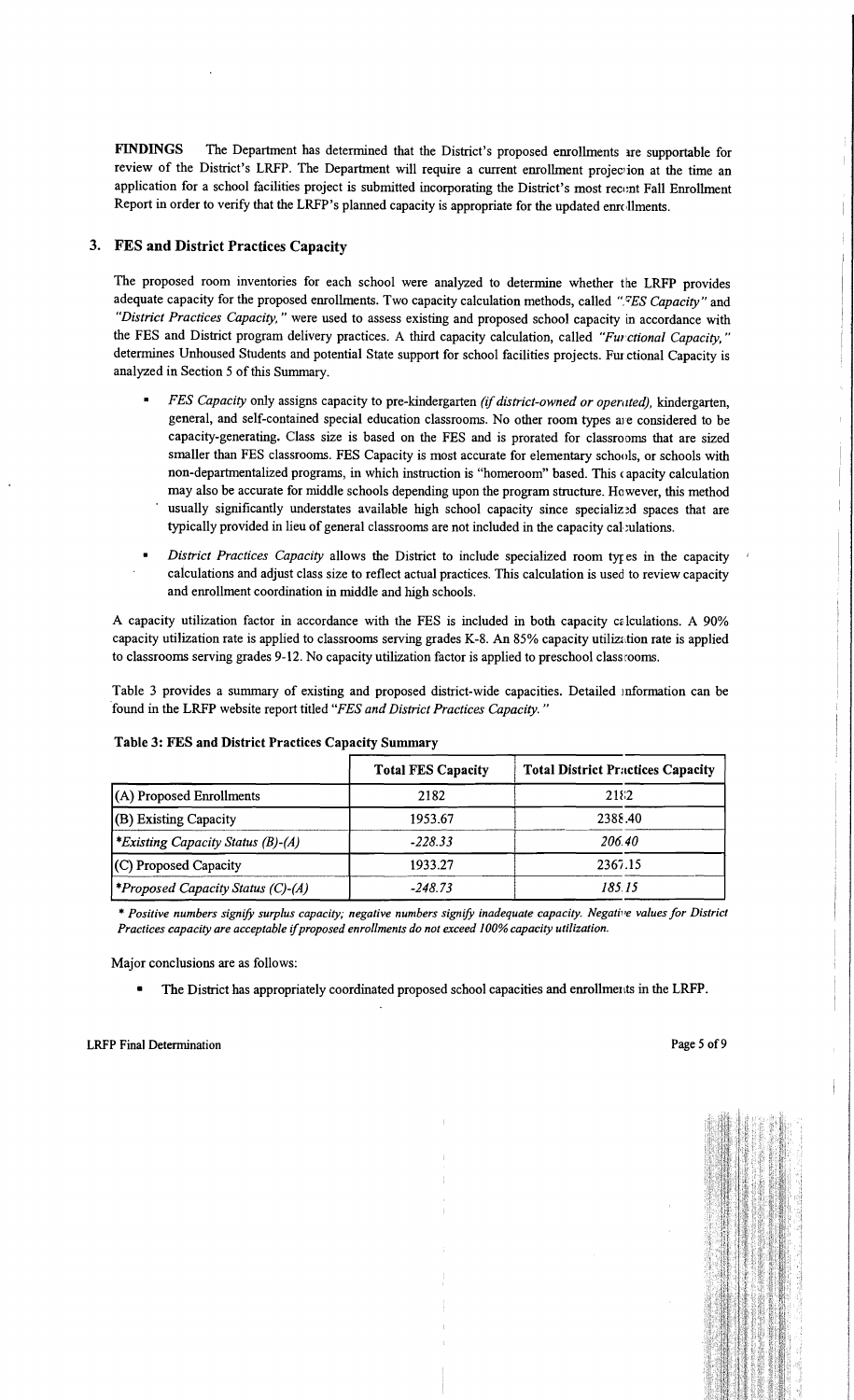Adequate justification has been provided by the District if capacity for a school deviates from the proposed enrollments by more than 5%.

FINDINGS The Department has determined that the proposed District capacity, in accordance with the proposed enrollments, is adequate for review of the District's LRFP. The Department wiil require a current enrollment projection at the time an application for a school facilities project is submittec, incorporating the District's most recent Fall Enrollment Report, in order to verify that the LRFP's planned capacity meets the District's updated enrollments.

#### 4. Functional Capacity and Unhoused Students Prior to Proposed Work

*Functional Capacity* was calculated and compared to the proposed enrollments to provide a preliminary estimate of Unhoused Students and new construction funding eligibility. Functional Capacity is the adjusted gross square footage of a school building *(total gross square feet minus excluded space)* divided by the minimum area allowance per Full-time Equivalent student for the grade level contained therein. Unhoused Students is the number of students projected to be enrolled in the District that exceeds the Functional Capacity of the District's schools pursuant to N.J.A.C. 6A:26-2.2(c).

*"Excluded Square Feet"* in the LRFP Functional Capacity calculation includes (1) square footage exceeding the FES for any pre-kindergarten, kindergarten, general education, or self-contained special education classroom; (2) grossing factor square footage *(corridors, stairs, mechanical rooms, etc.)* that exceeds the FES allowance, and (3) square feet proposed to be demolished or discontinued from use. Excluded square feet may be revised during the review process for individual school facilities projects.

Table 4 provides a preliminary assessment of Functional Capacity, Unhoused Students, and Estimated Maximum Approved Area for the various grade groups in accordance with the FES. Detailed information concerning the calculation and preliminary excluded square feet can be found in the LRFP v/ebsite reports titled *"Functional Capacity and Unhoused Students"* and *"Functional Capacity Excluded Square Feet. "* 

|                      |            | в          |                 |                |                          |
|----------------------|------------|------------|-----------------|----------------|--------------------------|
|                      |            | Estimated  |                 | D              | $E = C \times D$         |
|                      | A          | Existing   | $C = A-B$       | Area           | <b>Estimated Maximum</b> |
|                      | Proposed   | Functional | <b>Unhoused</b> | Allowance      | Approved Area for        |
|                      | Enrollment | Capacity   | <b>Students</b> | (gsf/students) | <b>Unhoused Students</b> |
| Elementary $(K-5)^*$ | 919        | 1008.18    | 0.00            | 125.00         | 0.00                     |
| Middle $(6-8)$       | 540        | 593.97     | 0.00            | 134.00         | 0.00                     |
| $High (9-12)$        | 697        | 823.33     | 0.00            | 151.00         | 0.00                     |
| Totals K-12          | 2156       | 2425.48    |                 |                |                          |

|  | Table 4: Functional Capacity and Unhoused Students Prior to Proposed Work |  |
|--|---------------------------------------------------------------------------|--|
|  |                                                                           |  |

*\*Pre-kindergarten students are not included in the calculations.* 

Major conclusions are as follows:

• The calculations for "Estimated Existing Functional Capacity" include school facilities projects that have been approved by the Department but were not under construction or complete at the time of Plan submission.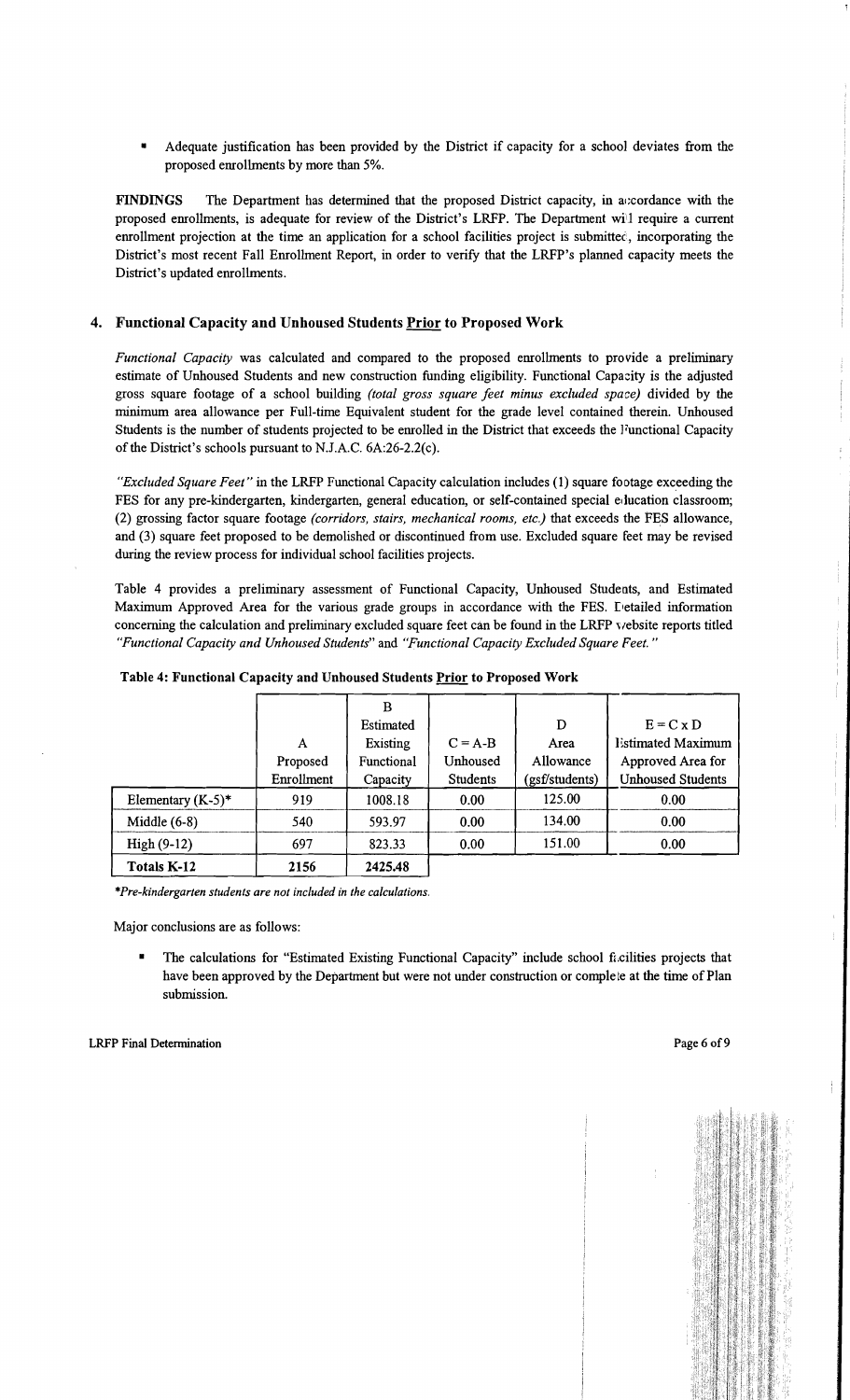- The District, based on the preliminary LRFP assessment, does not have Unhoused Students for the following FES grade groups: Grades PK, K-5, 6-8, 9-12.
- The District, based on the preliminary LRFP assessment, has Unhoused Students for the following FES grade groups: n/a.
- The District is not an ECPA district. Therefore, pre-kindergarten students are not included in the calculations. Unhoused pre-kindergarten self-contained special education students are eligible for State support. A determination of square footage eligible for State support will be made at the time an application for a specific school facilities project is submitted to the Department for review and approval.
- The District is not proposing to demolish or discontinue the use of existing District-owned instructional space. The Functional Capacity calculation excludes square feet proposed to be demolished or discontinued for the following FES grade groups: n/a.

FINDINGS Functional Capacity and Unhoused Students calculated in the LRFP are pn:liminary estimates. Justification for square footage in excess of the FES and the determination of additional excluded square feet, Preliminary Eligible Costs (PEC), and Final Eligible Costs (FEC) will be included in the review process for specific school facilities projects. A feasibility study undertaken by the District is required if building demolition or replacement is proposed per N.J.A.C. 6A:26-2.3(b)(10).

# 5. Proposed Work

The District was instructed to review the condition of its facilities and sites and to propose;orrective *"system"*  and *"inventory"* actions in its LRFP. *"System"* actions upgrade existing conditions witheut changing spatial configuration or size. Examples of system actions include new windows, finishes, and nechanical systems. *"Inventory"* actions address space problems by removing, adding, or altering sites, schools, buildings and rooms. Examples of inventory actions include building additions, the reconfiguration of existing walls, or changing room use.

Table 5 summarizes the type of work proposed in the District's LRFP for instructional buildings. Detailed infonnation can be found in the LRFP website reports titled *"Site Asset Inventory," "LRPP Systems Actions Summary,* " *and "LRFP Inventory Actions Summary. "* 

| <b>Type of Work</b>                                            | Work Included in LRFP |
|----------------------------------------------------------------|-----------------------|
| <b>System Upgrades</b>                                         | Yes                   |
| <b>Inventory Changes</b>                                       |                       |
| Room Reassignment or Reconfiguration                           | Yes                   |
| <b>Building Addition</b>                                       | No                    |
| New Building                                                   | No                    |
| Partial or Whole Building Demolition or Discontinuation of Use | No                    |
| New Site                                                       | No                    |

#### Table 5: Proposed Work for Instructional Buildings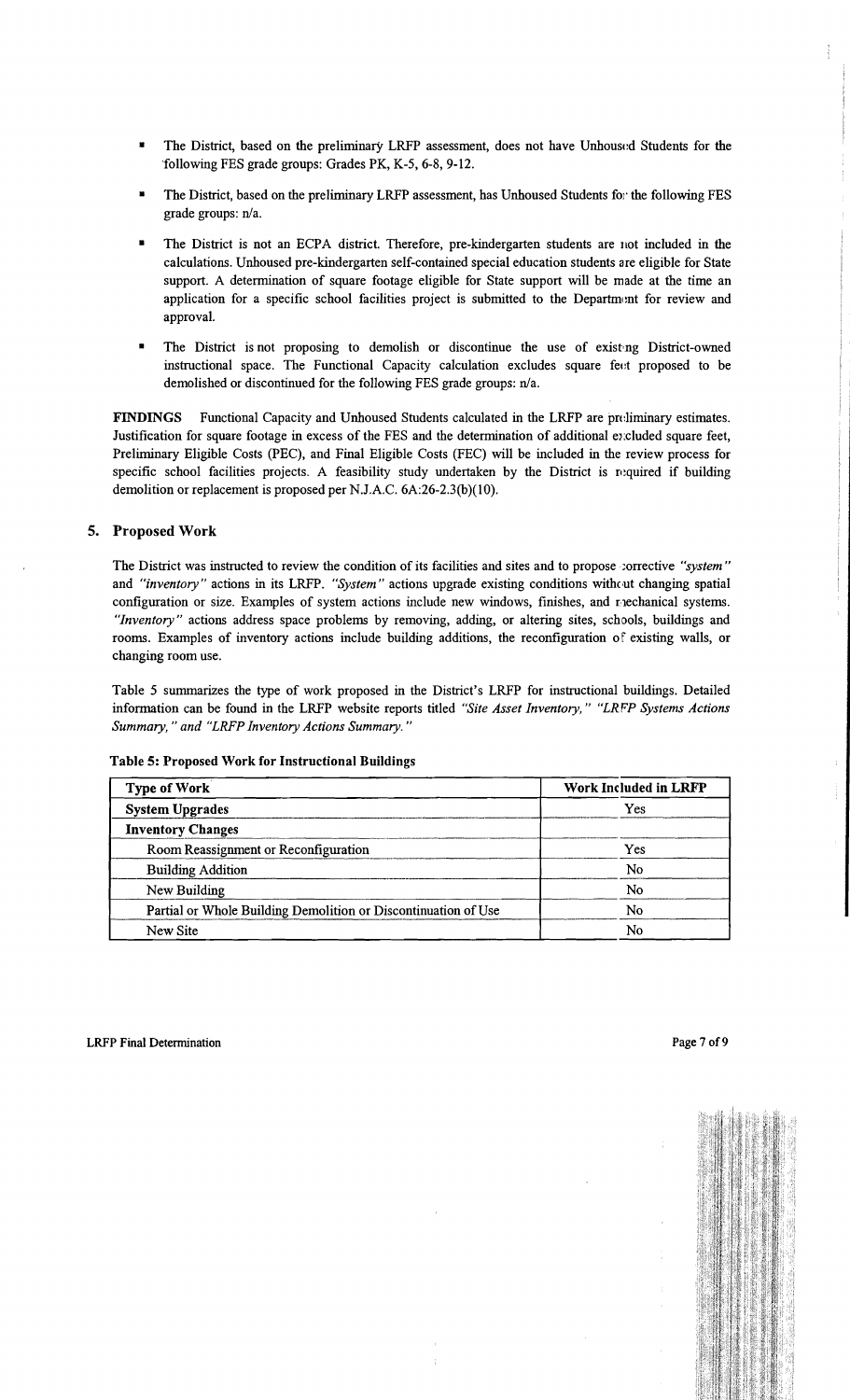Major conclusions are as follows:

- The District has proposed system upgrades in one or more instructional buildings.
- The District has proposed inventory changes, excluding new construction, in one or more instructional buildings.
- The District has not proposed new construction in lieu of rehabilitation in one or more instructional buildings.

Please note that costs represented in the LRFP are for capital planning purposes only. Estimated costs are not intended to represent preliminary eligible costs or fmal eligible costs of approved school faci ities projects.

The Act (N.J.S.A. 18A:7G-7b) provides that all school facilities shall be deemed suitable for rehabilitation unless a pre-construction evaluation undertaken by the District demonstrates to the satisfaction of the Commissioner that the structure might pose a risk to the safety of the occupants even after rehabilitation or that rehabilitation is not cost-effective. Pursuant to N.J.A.C.  $6A:26-2.3(b)(10)$ , the Commissioner may identify school facilities for which new construction is proposed in lieu of rehabilitation for which it appears from the information presented that new construction is justified, provided, however, that for such school facilities so identified, the District must submit a feasibility study as part of the application for the spec fic school facilities project. The cost of each proposed building replacement is compared to the cost of additions or rehabilitation required to eliminate health and safety deficiencies and to achieve the District's programmat.c model.

Facilities used for non-instructional or non-educational purposes are ineligible for State support under the Act. However, projects for such facilities shall be reviewed by the Department to determine whether they are consistent with the District's LRFP and whether the facility, if it is to house students (full or part time) conforms to educational adequacy requirements. These projects shall conform to all applicable statutes and regulations.

FINDINGS The Department has determined that the proposed work is adequate for review of the District's LRFP. However, Department approval of proposed work in the LRFP does not imply that the District may proceed with a school facilities project. The District must submit individual project applications with cost estimates for Department project approval. Both school facilities project approval and other capital project review require consistency with the District's approved LRFP.

#### 6. Functional Capacity and Unhoused Students After Completion of Proposed Work

The *Functional Capacity* of the District's schools *after* completion of the scope of work pioposed in the LRFP was calculated to highlight any remaining Unhoused Students.

Table 6 provides a preliminary assessment of Unhoused Students and Estimated Remaining Maximum Area after completion of new construction proposed in the LRFP, if applicable. Detailed infonnation concerning the calculation can be found in the website report titled "Functional Capacity and Unhoused Students."